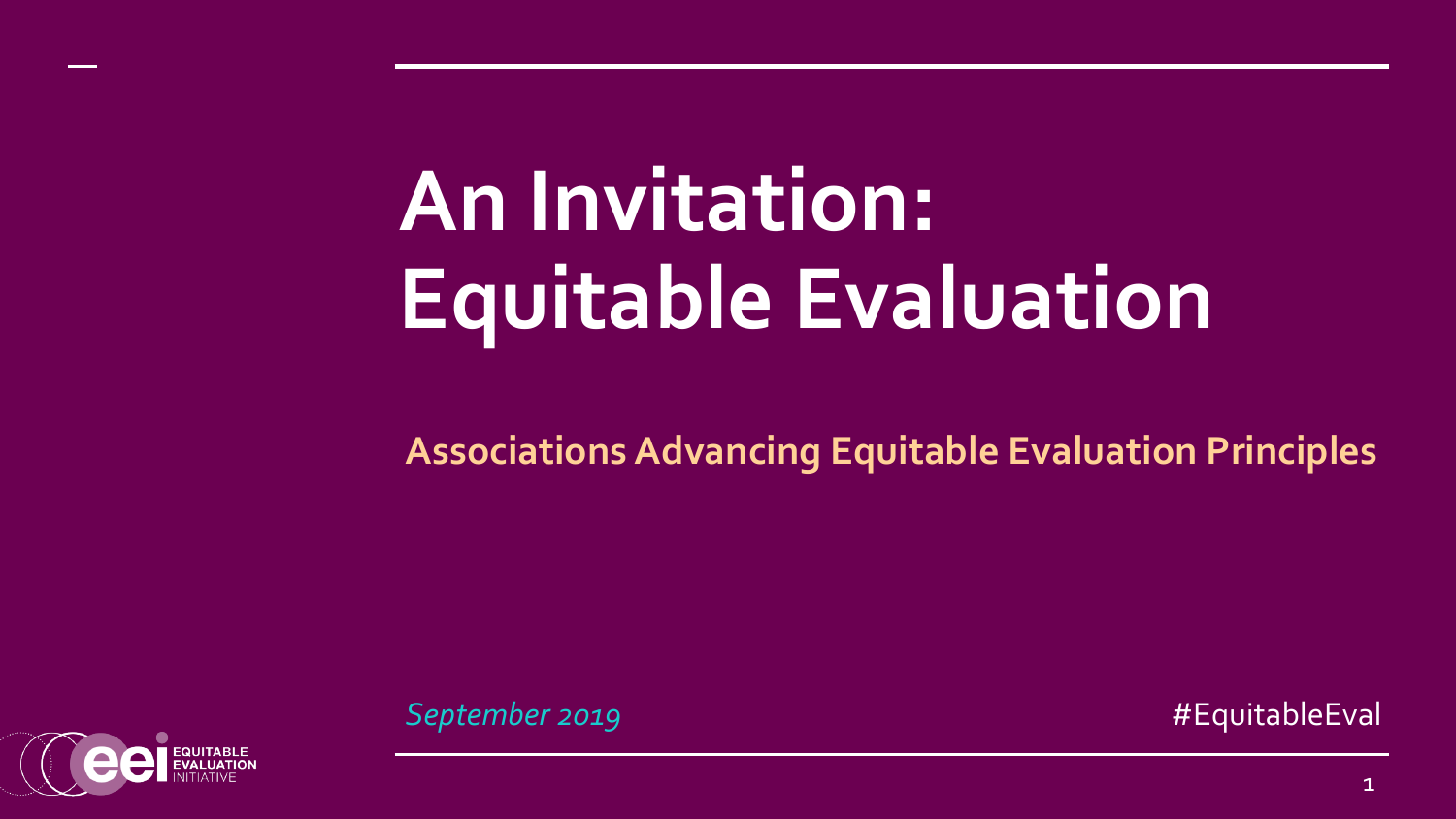#### **Today's Moderator**



**Kathryn O'Neal-Dunham** *Philanthropy New York*

### **Associations Advancing Equitable Evaluation Practices (AAEEP)**



2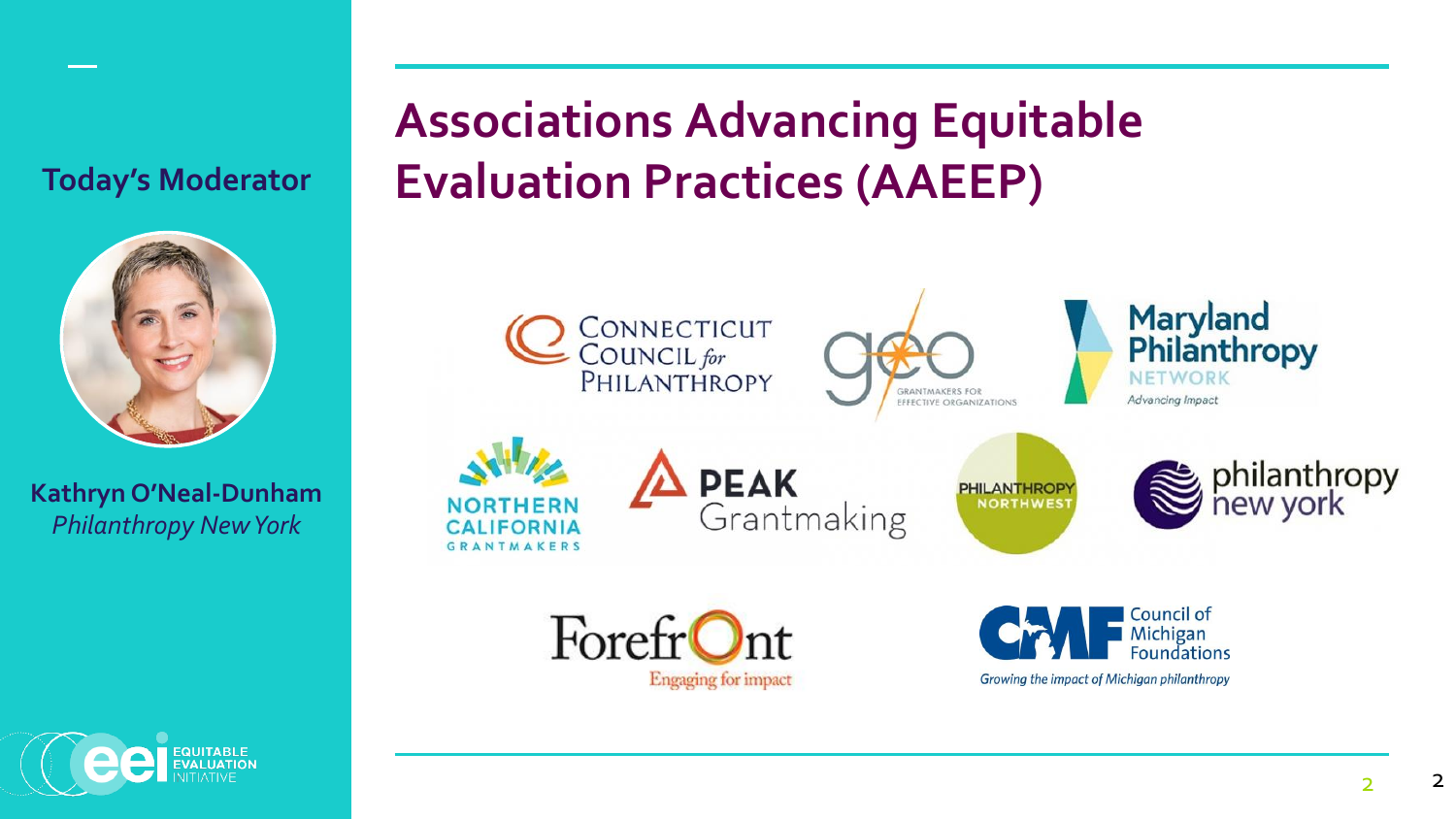## **Panelists**



#### **JARA DEAN-COFFEY**

*Director*  **Equitable Evaluation Initiative**



#### **ANNA CRUZ**

*Strategic Learning and Evaluation Officer*  **The Kresge Foundation** 



#### **KIM LEONARD**

*Senior Research Officer* **Oregon Community Foundation** 

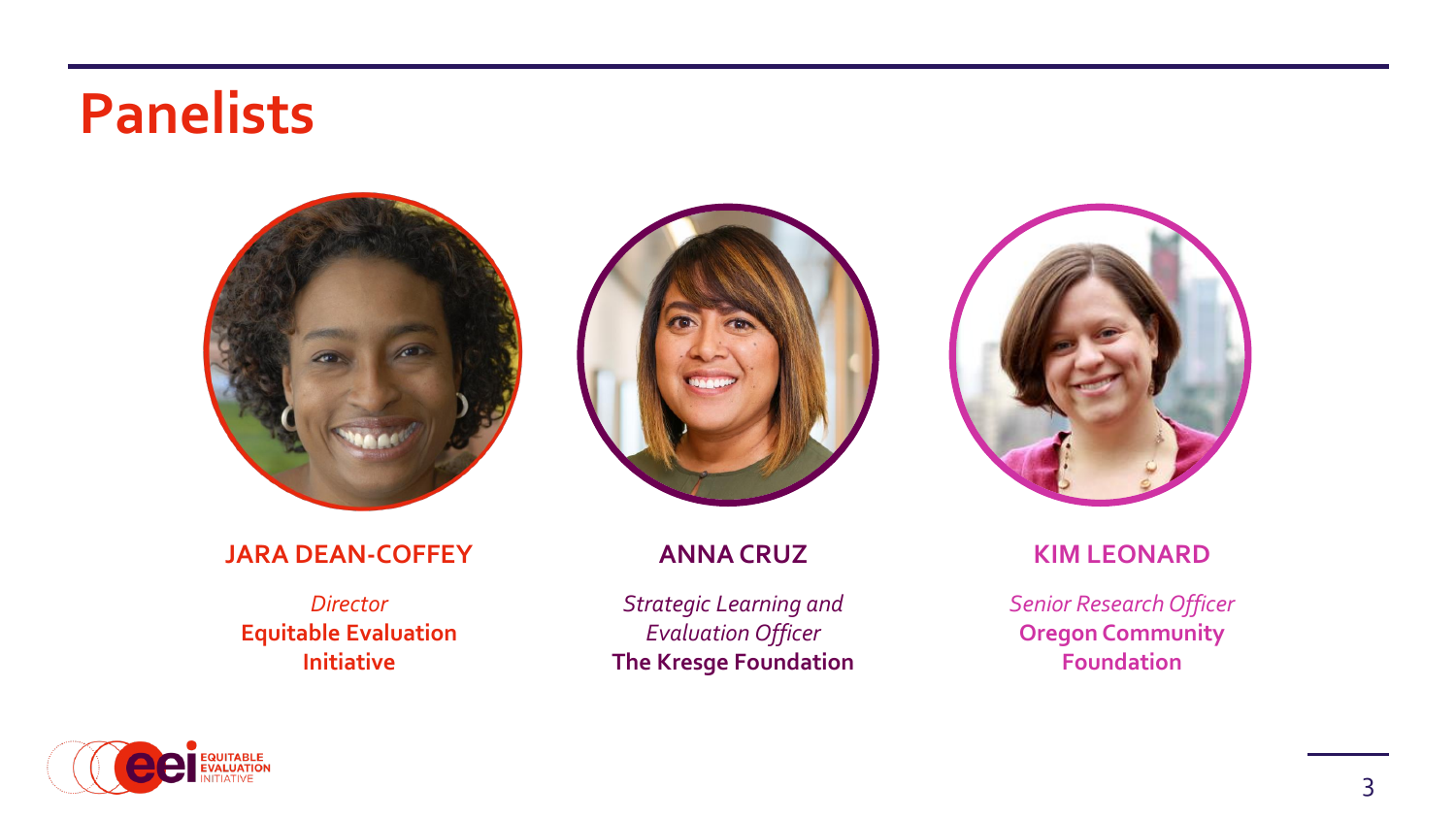### **US Philanthropic Evaluation History**

**Evaluation is a child of government and behavioral sciences. (1960s)**

**Evaluation in foundations is conceived in a narrow context by a few individuals.**

**(1970s)**

**Evaluators needed a new market. (1980s-1990s)**

**Questions regarding the evaluation use and purpose are a constant thread.(Beginning of time)**

**Evaluation and foundations have a history of coming together and pushing evaluation practice (1990s-)**

**Sources:Hall, P. D. (2003); Hall, P. D. (2004); Hall, P. D. (2006).Hogan, R. L. (2010); Center for Effective Philanthropy & Center for Evaluation Innovation. (2016)**

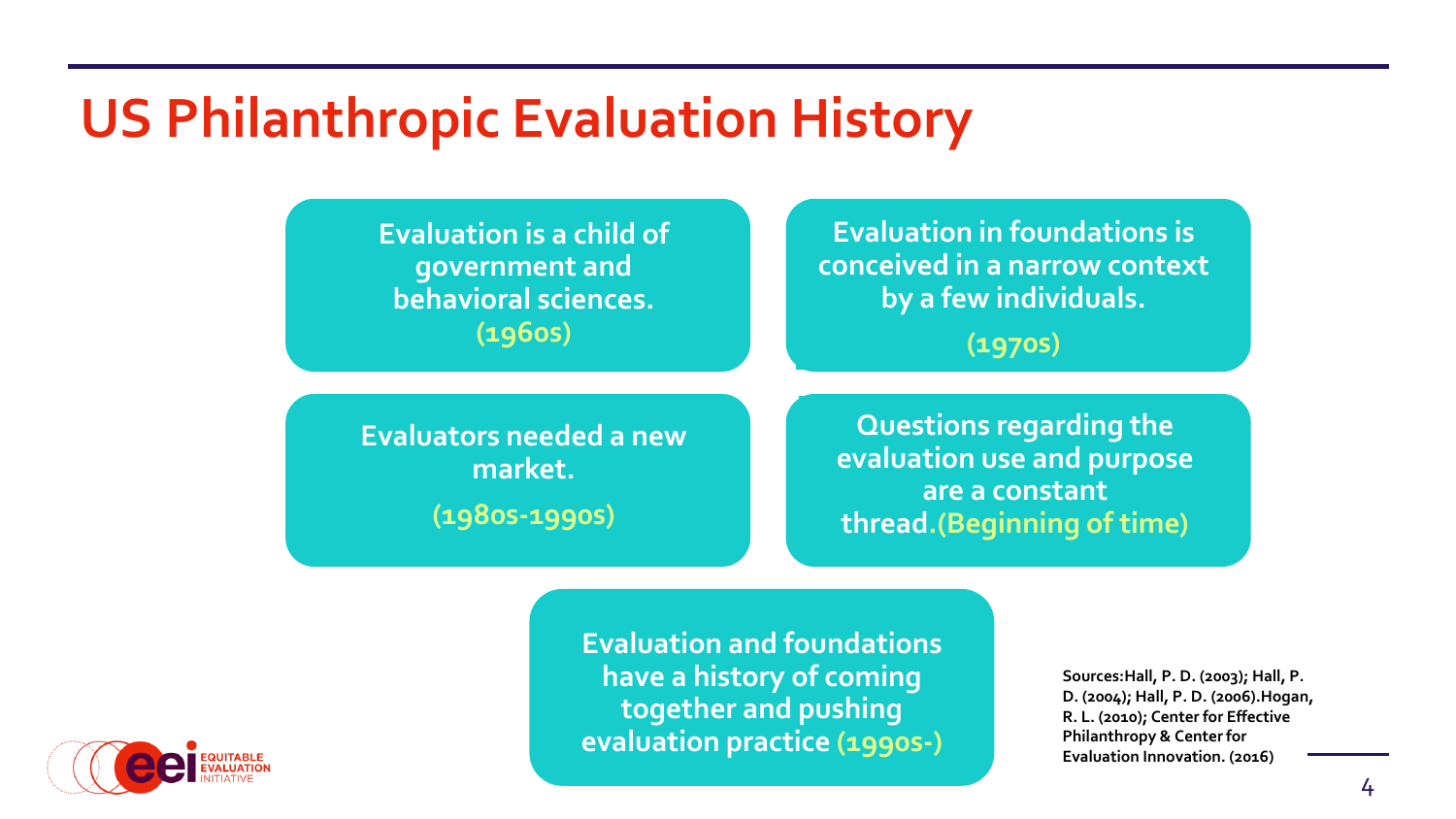# **The Reality**

is insidious and permeates what we believe to be true and objective

#### **RACISM EVALUATION THE STAKES**

- currently reflects a way of defining, describing and analyzing the world based in history
- created in a particular moment, informed by the values, experiences and needs of a small group of middle-aged white heterosexual males
- is felt as extractionary, reductive and lacks context

are too high for evaluation not to be an instrument of change and in service of a greater good, equity and a path towards liberation

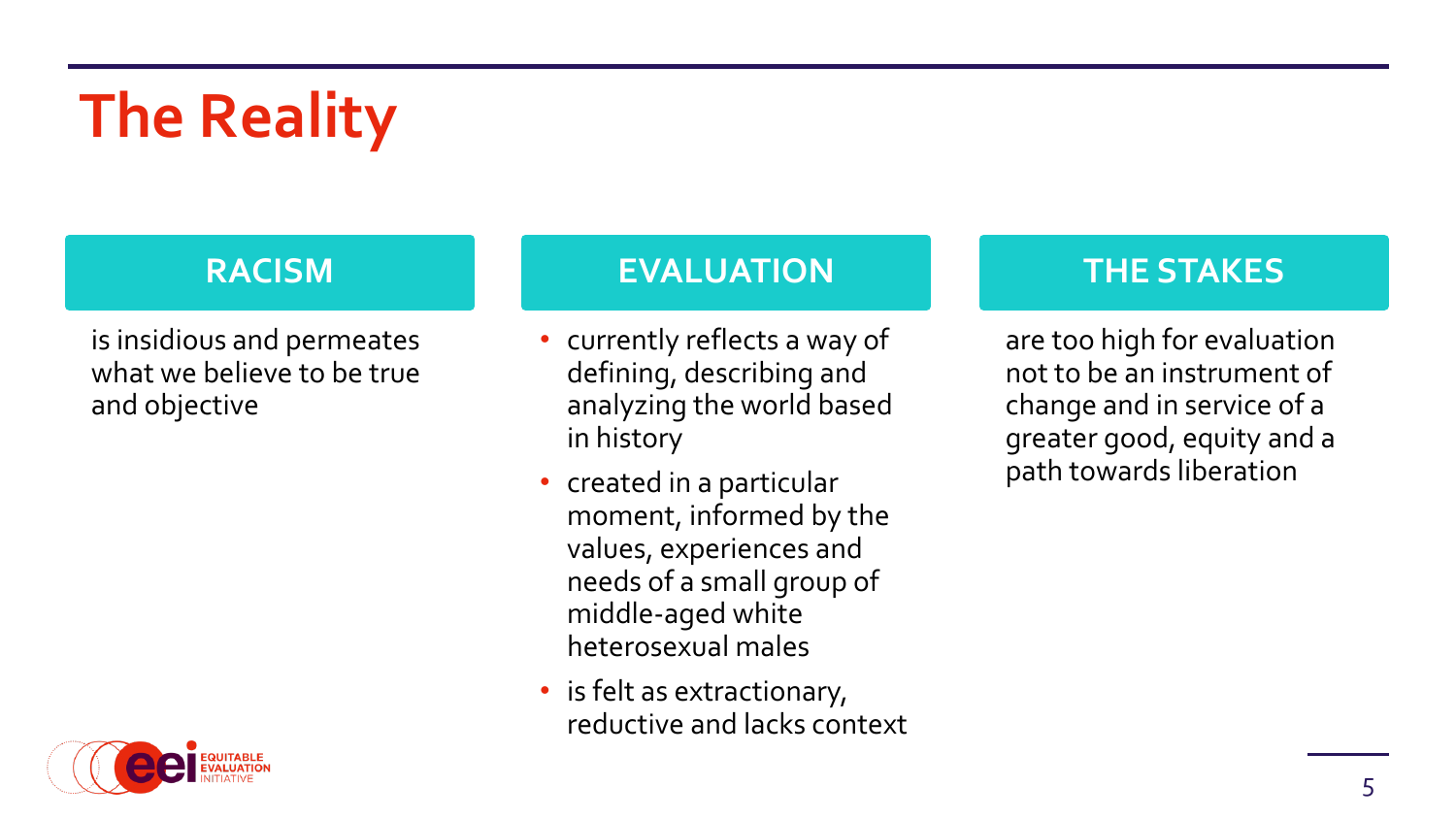

## **A Paradigm Shift…**

**Is what we're really talking about**

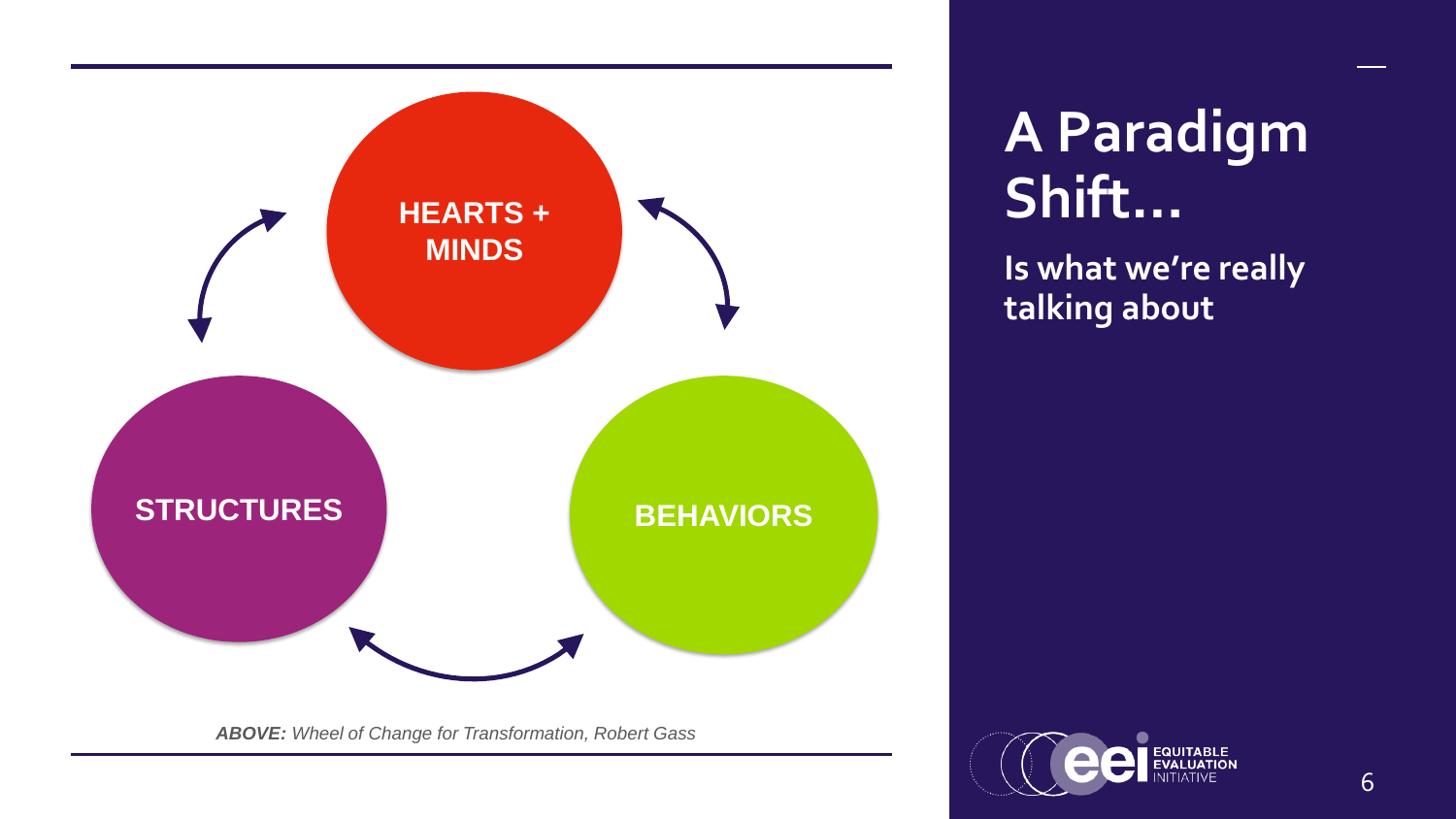## **The Challenge: Change is Hard**



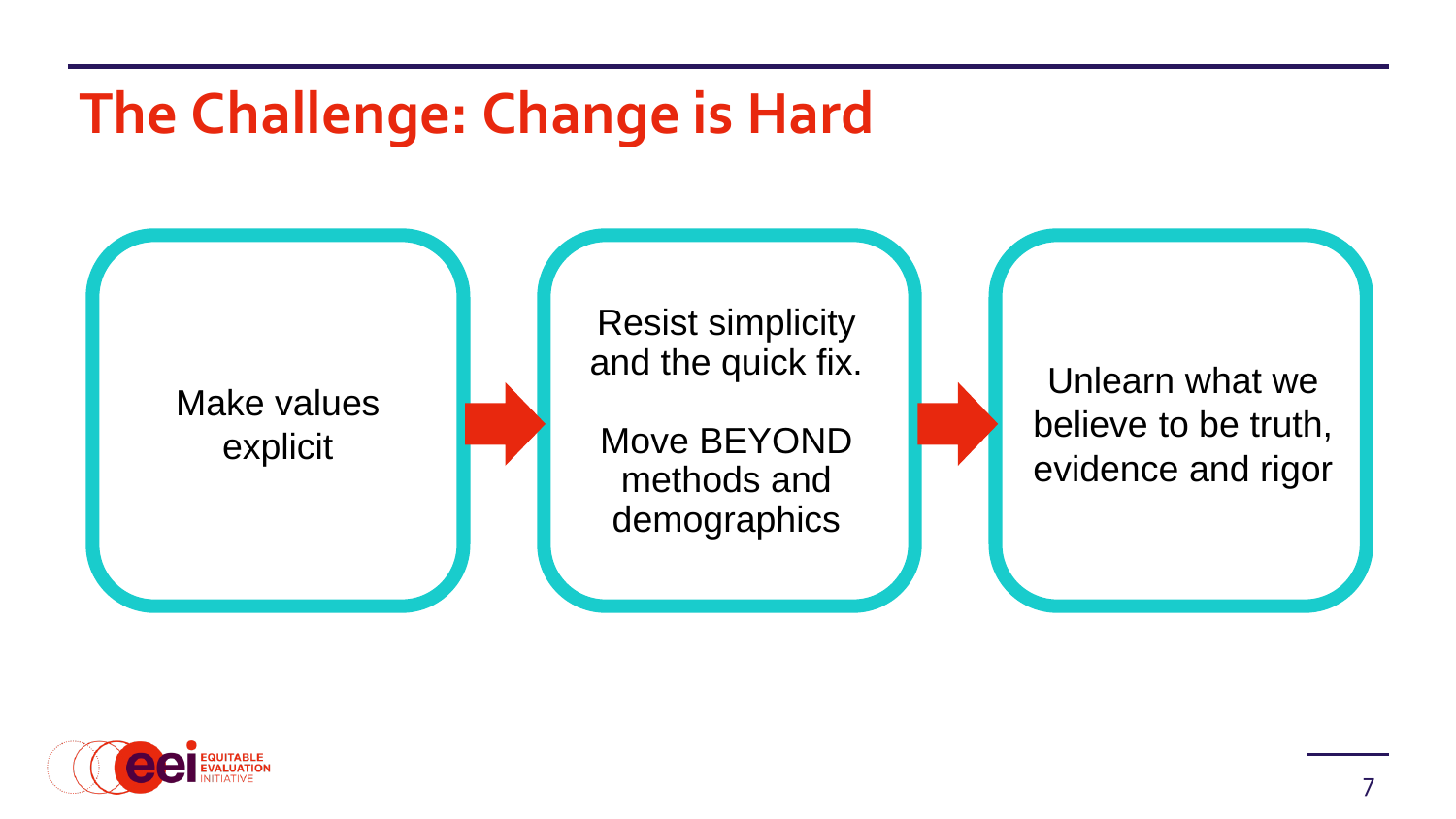## **Orthodoxies**

#### *(Emerging, Fall 2017)*

| The foundation defines what<br>success looks like.                                                         | Grantees and strategies are<br>the evaluand, but not the<br>foundation.  | The foundation is the primary<br>user of evaluation.                            | Evaluations should provide<br>generalizable lessons.  |
|------------------------------------------------------------------------------------------------------------|--------------------------------------------------------------------------|---------------------------------------------------------------------------------|-------------------------------------------------------|
| Evaluators should be<br>selected based on credentials<br>that reflect traditional notions<br>of expertise. | Evaluators are the experts<br>and final arbiters.                        | Credible evidence comes<br>from quantitative data and<br>experimental research. | Evaluators are objective.                             |
| Evaluation funding primarily<br>goes to data collection,<br>analysis, and reporting.                       | Time frames/short term<br>outcomes as indicators of<br>good stewardship. | Evaluation in service of<br>foundation brand.                                   | Assumptions about end<br>product quality and content. |

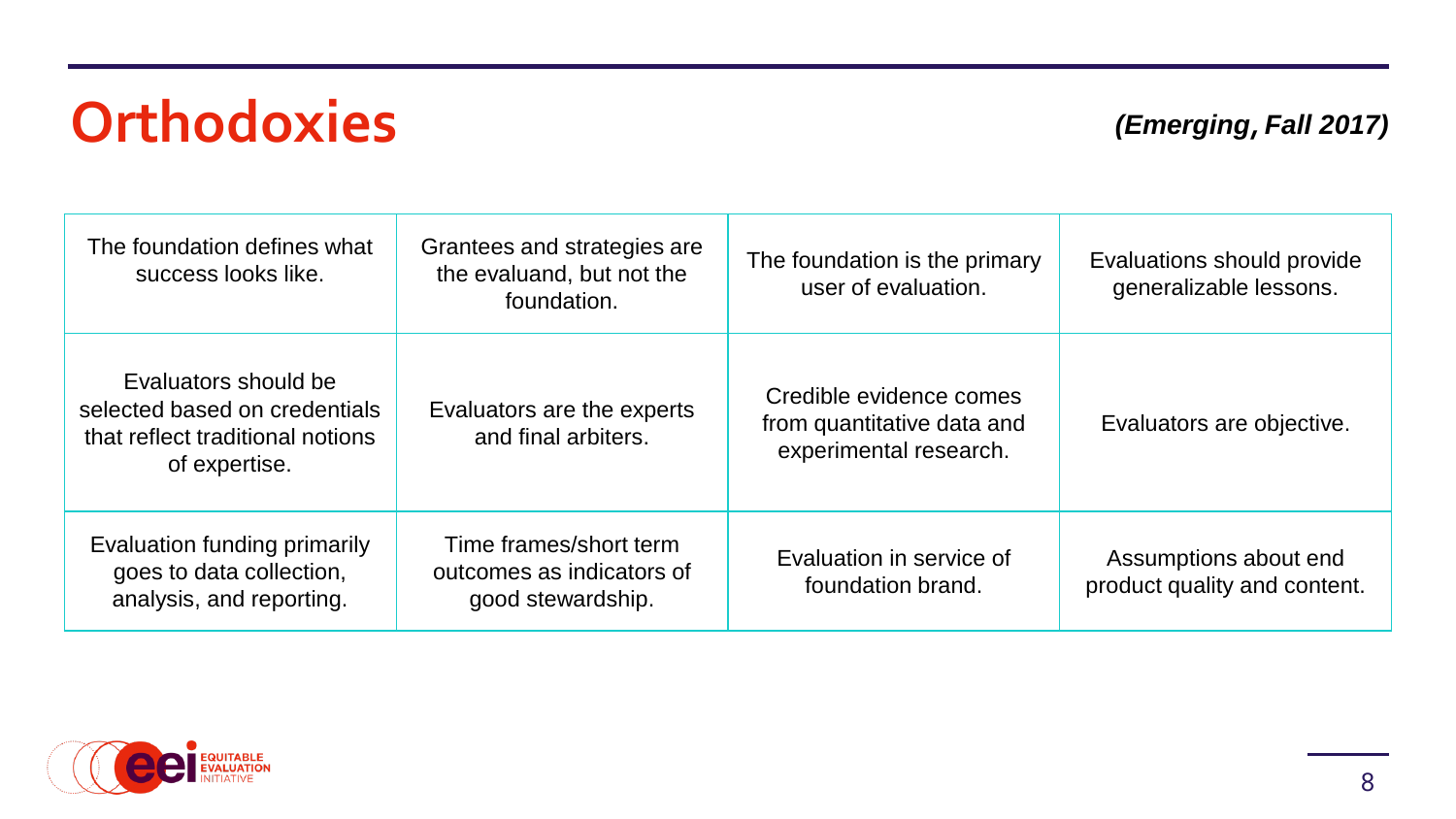# **The Invitation**

Reimagine the purpose and practice of evaluation **to reflect the values that drive** philanthropy and the nonprofits and their intentions **and embrace 21st century definitions of validity and complexity.** 

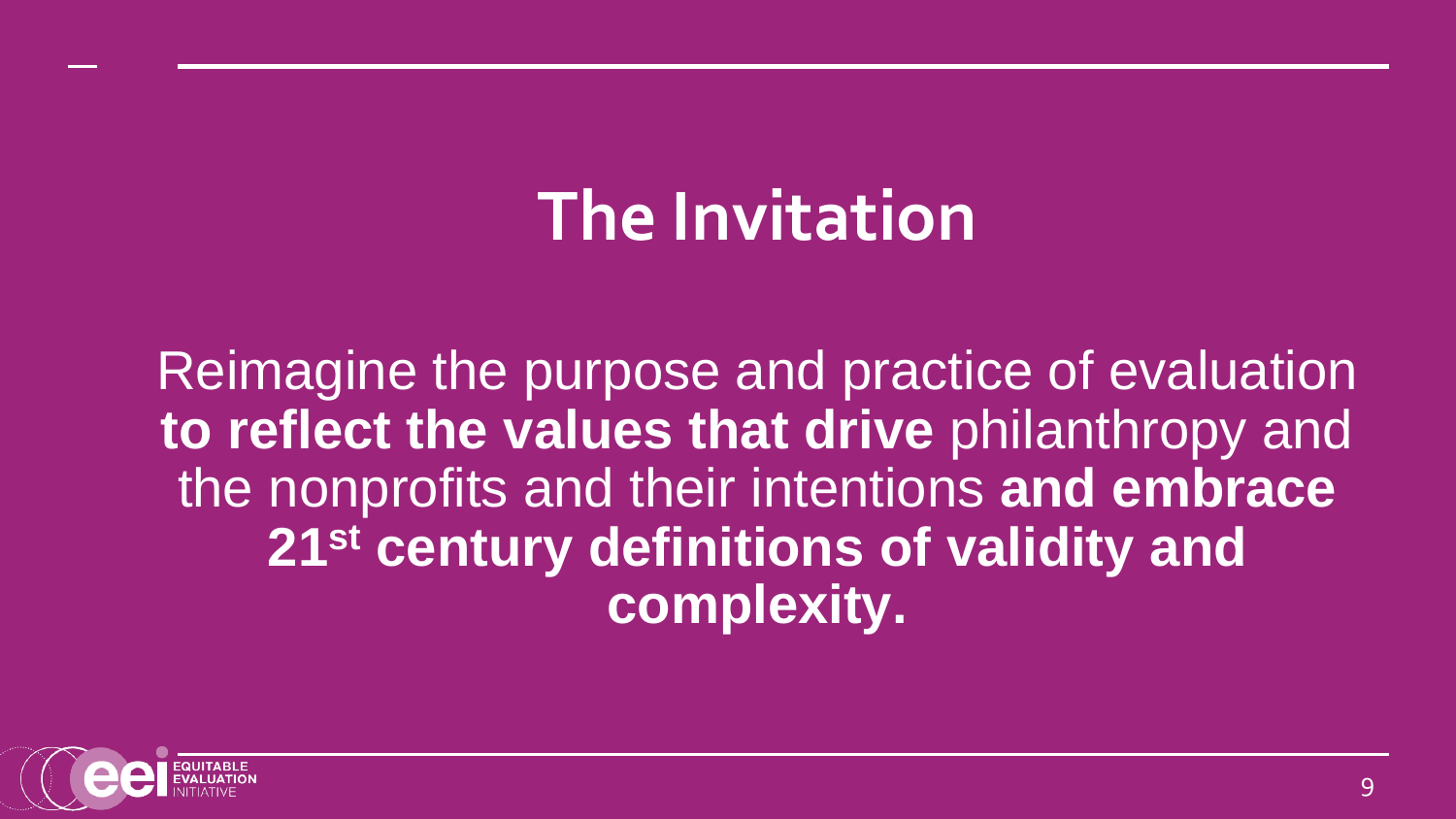## **Equitable Evaluation**

*(Emerging Principles, Spring 2018)*

**Evaluation work is in service of and contributes to equity.**

**Evaluative work can and should answer critical questions about the:**

• Production, consumption, and management of evaluation and evaluative work should hold at its core a responsibility to advance progress towards equity.

- Effect of a strategy on different populations
- Effect of a strategy on the underlying systemic drivers of inequity
- Ways in which history and cultural context are tangled up in the structural conditions and the change initiative itself.

**Evaluative work should be designed & implemented in a way that is commensurate with the values underlying equity work:** 

- Multi-culturally valid
- Oriented toward participant ownership

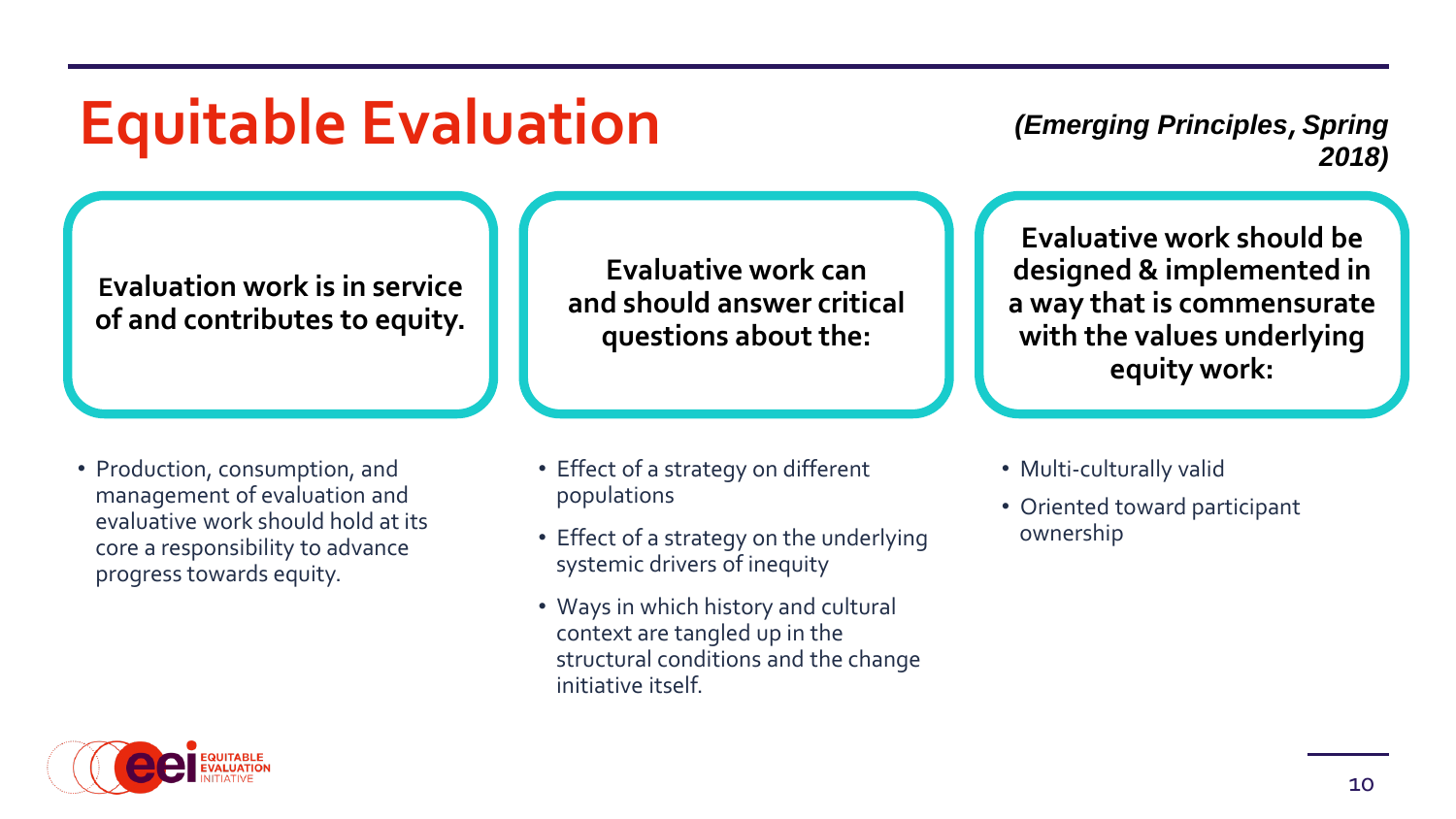## **Shifts In Practice**

**"YESTERDAY I WAS CLEVER, SO I CHANGED THE WORLD. TODAY I AM WISE, SO I AM CHANGING MYSELF." –RUMI**

#### **"NOTHING WILL WORK UNLESS YOU DO." –MAYA ANGELOU**



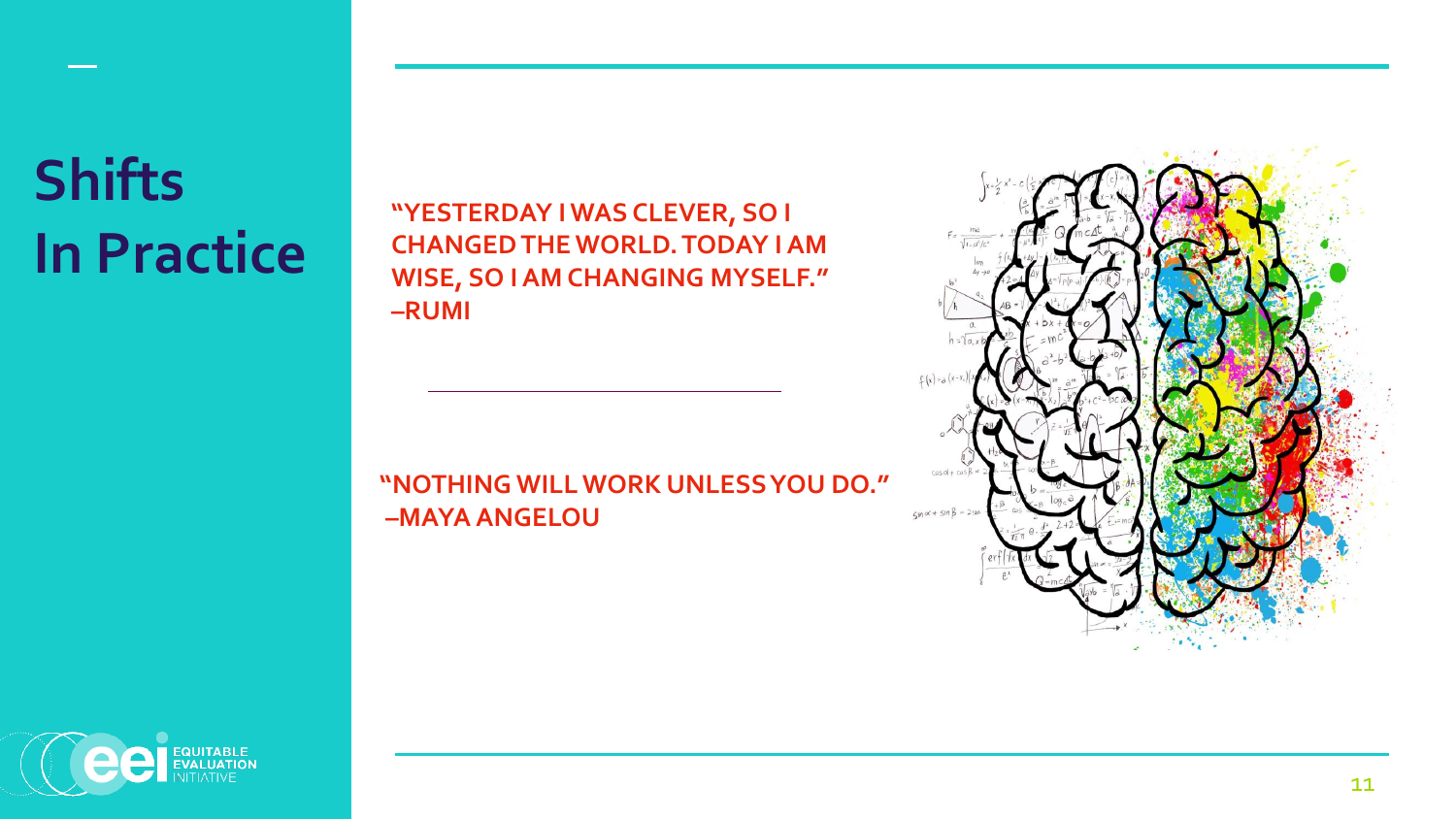# **Join Us**

- **EEI Website:** <https://www.equitableeval.org/>
- **Twitter Hashtag:** #EquitableEval
- **Twitter: @equitableeval**
- **Email: [info@equitableeval.org](mailto:info@equitableeval.org)**